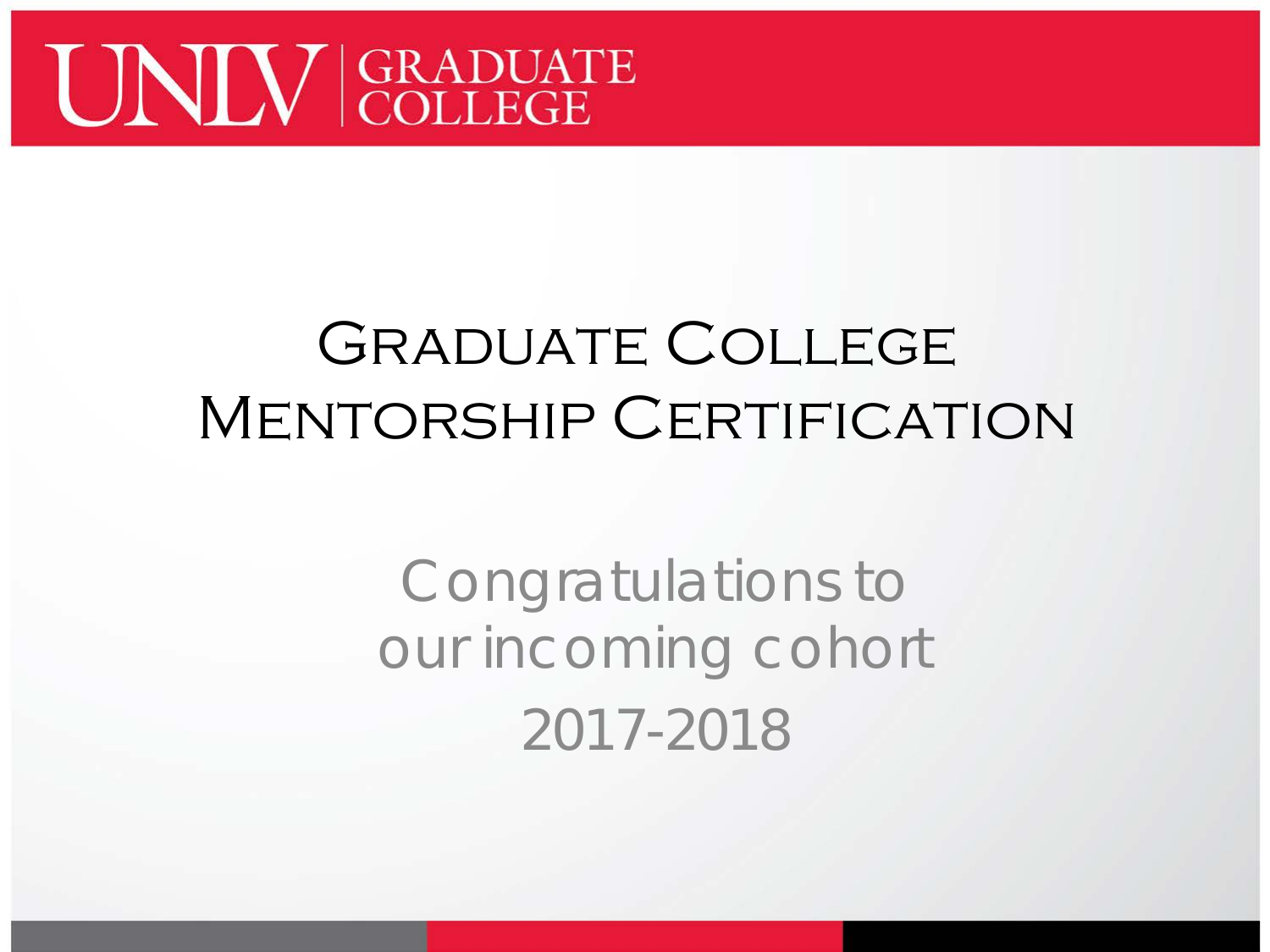#### Maria Aladjova



I am an International Graduate Student pursuing a Master's degree in Clinical Mental Health Counseling. I am also a Graduate Student Academic Advisor at the Academic Success Center. I aim at continuing my education at UNLV as a doctoral student at the Department of Educational Psychology and Higher Education. I hope to do a research on recognizing bullying patterns and identifying preventive measures.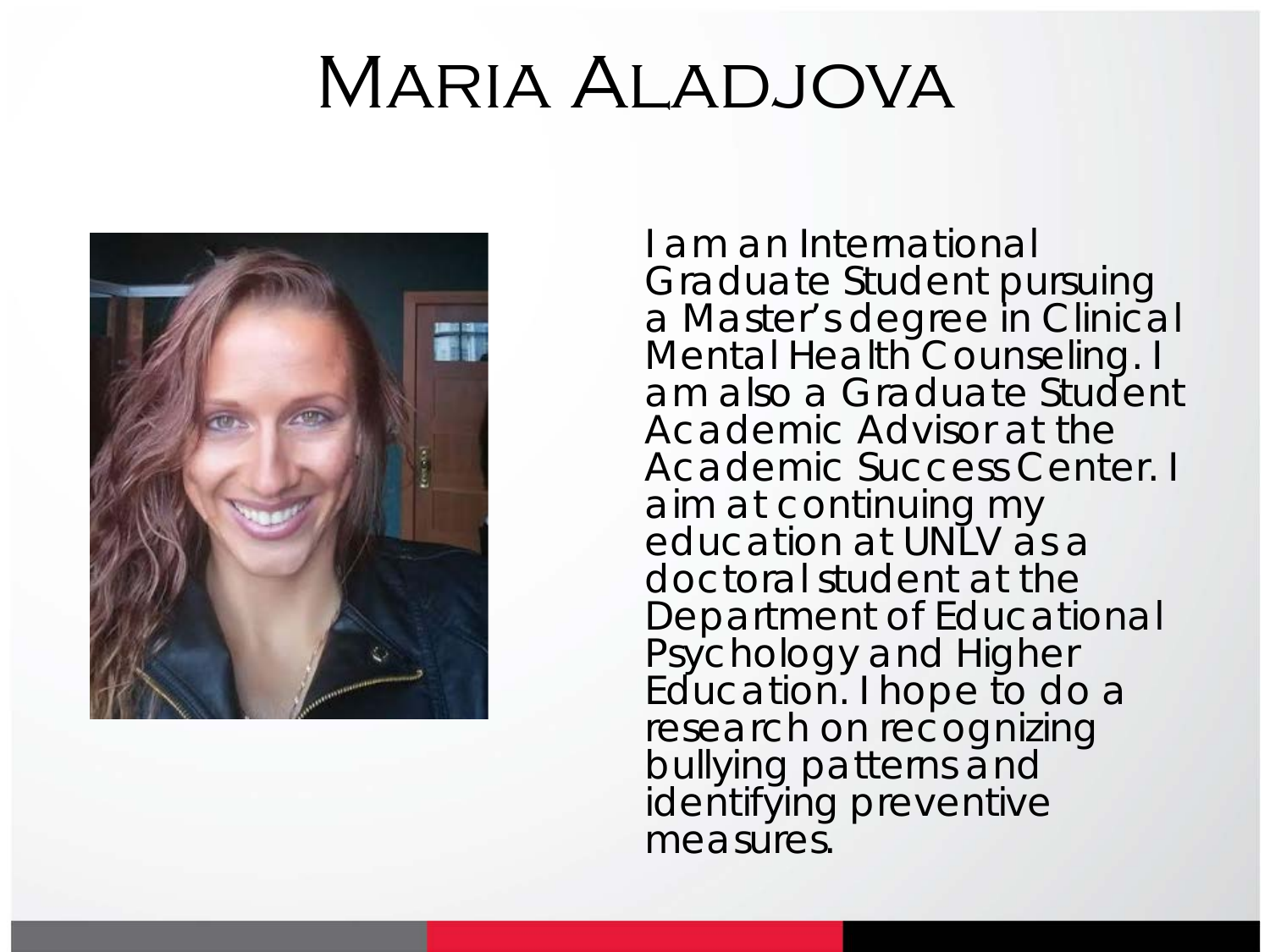#### Bree Boppre



Bree is currently a third-year doctoral student in Criminology and Criminal Justice studying under Dr. Emily Salisbury.

Her research focuses on correctional rehabilitation as well as feminist and intersectional criminology.

Her project for RAMP will examine women's pathways in and out of crime with a particular focus on how intersectional experiences, shaped by gender, race, class, and sexuality, relate to justice-<br>involvement.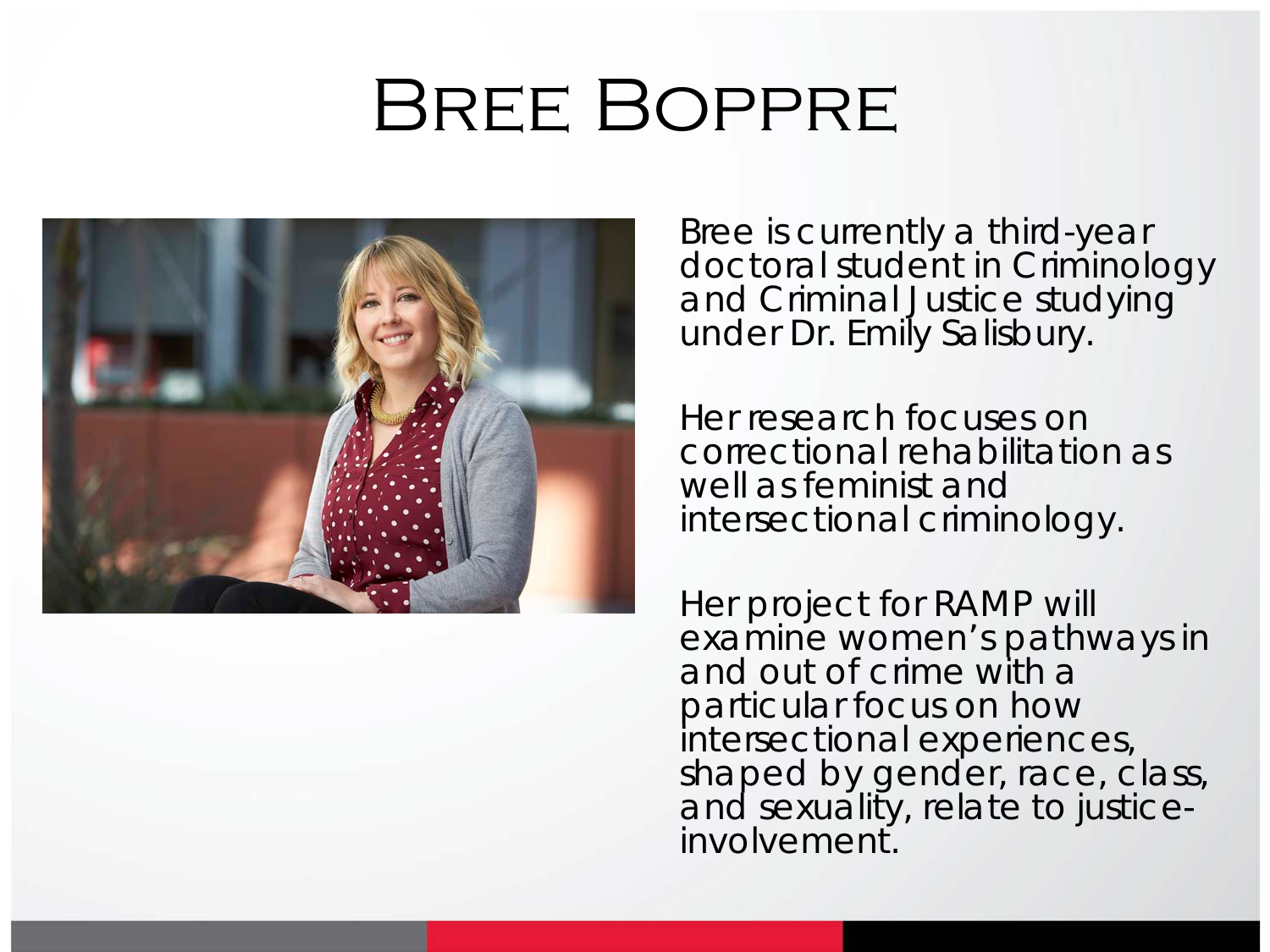## Valarie Burke



Valarie is a doctoral candidate in Sociology and supervised by Dr. Simon Gottschalk. Her dissertation focuses on the various communication methods used to connect with graduate students.

Her project for RAMP will use both quantitative and qualitative research to ascertain the preferred method of communicating with graduate students regarding deadlines and events.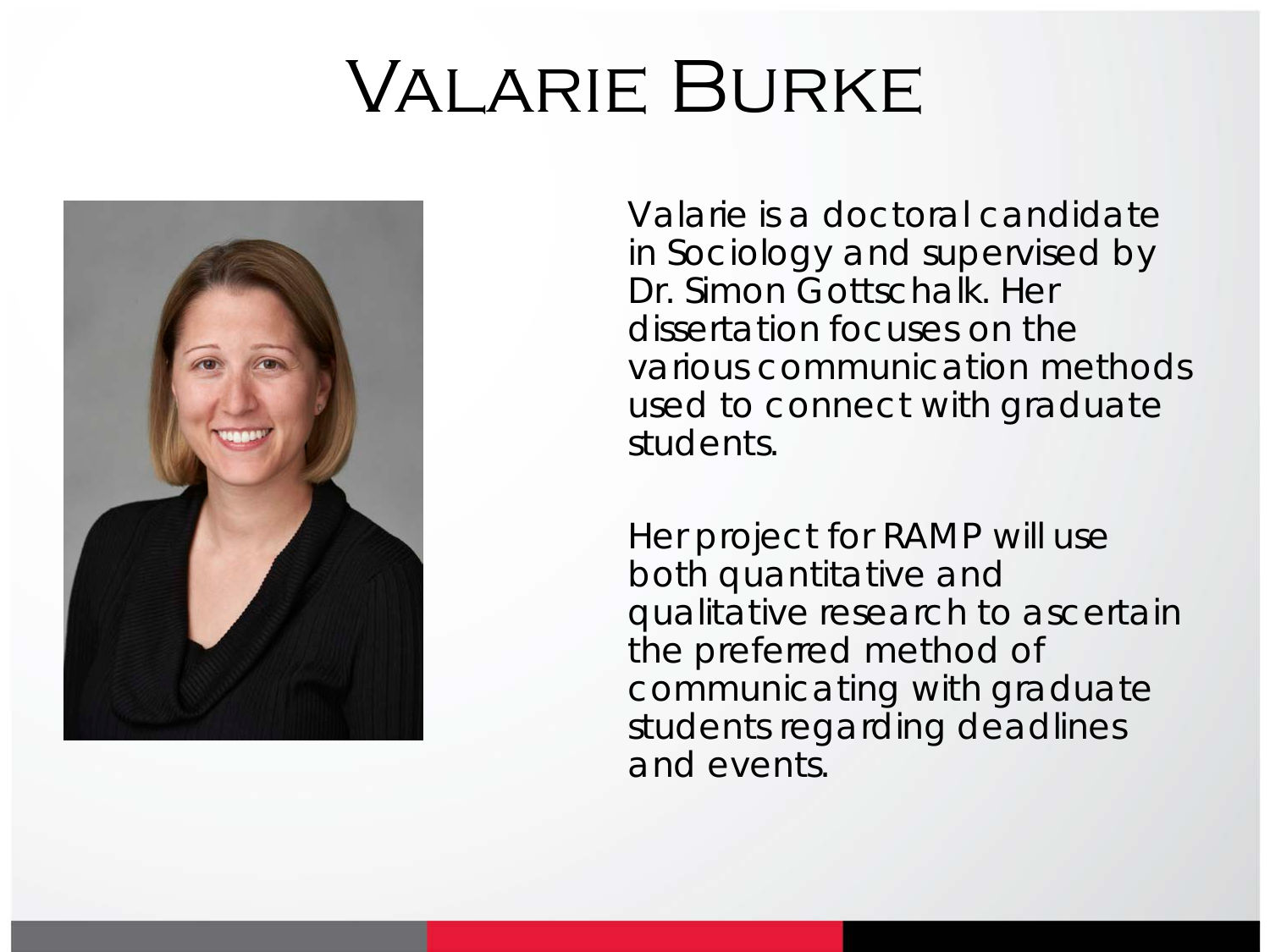### LINA CHATO



Lina Chato is a second year Ph.D. student in the Department of Electrical and Computer Engineering, working under the supervision Dr. Shahram Latifi on machine learning techniques in classifications and regressions.

Currently, she is working on detecting abnormalities in medical images by extracting meaningful information to improve early detection and diagnosis of deadly diseases. Her research focuses on studying the effects of using multimodalities medical images registration to improve detection results.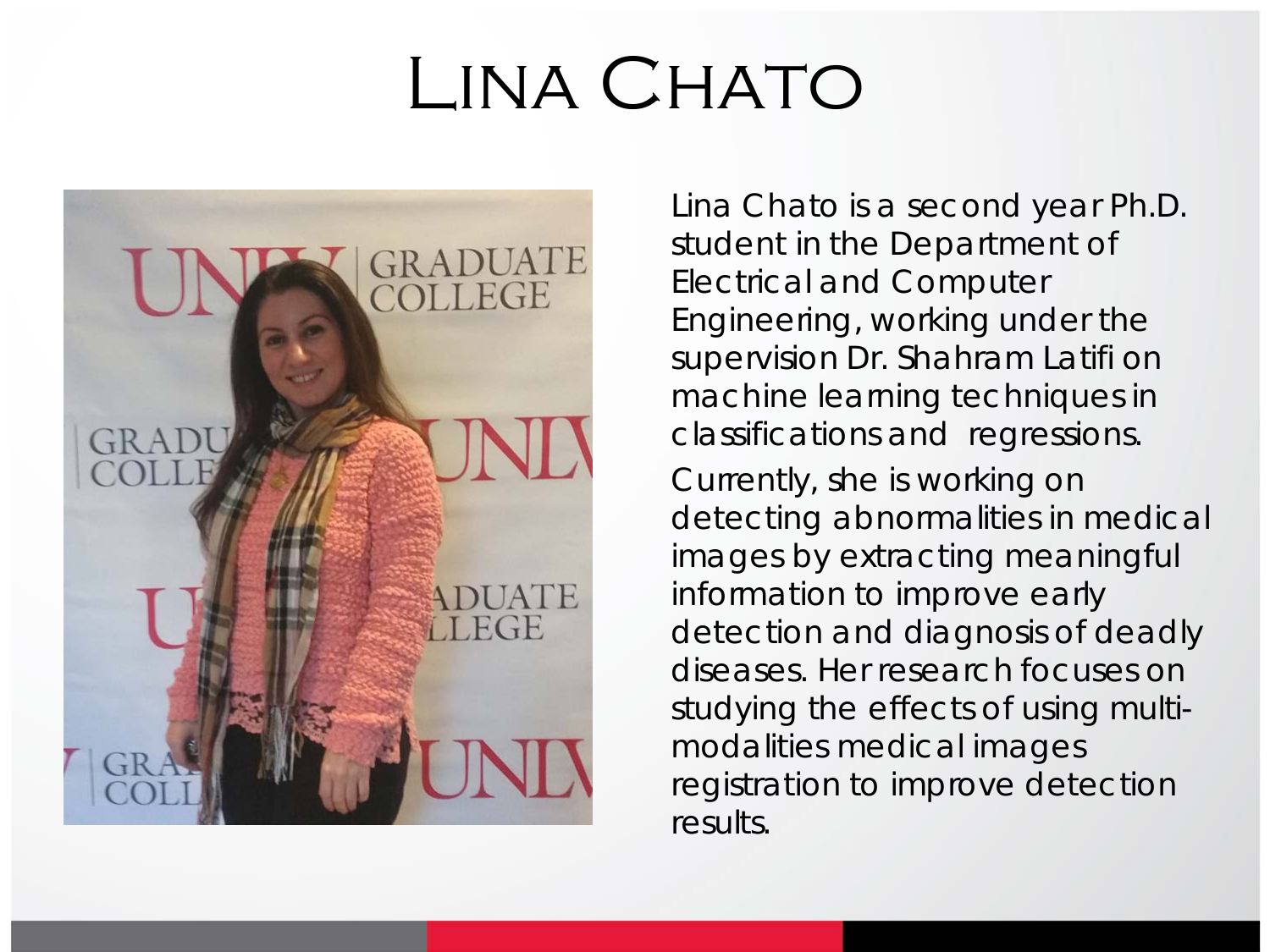### Hafthor Erlingsson



Hafthor Erlingsson is a doctoral student in the Department of Political Science, advised by Dr. John Tuman. His research interests include the study of transnational political participation and his dissertation examines what determinants influence developing countries to expand political rights to their citizens living abroad.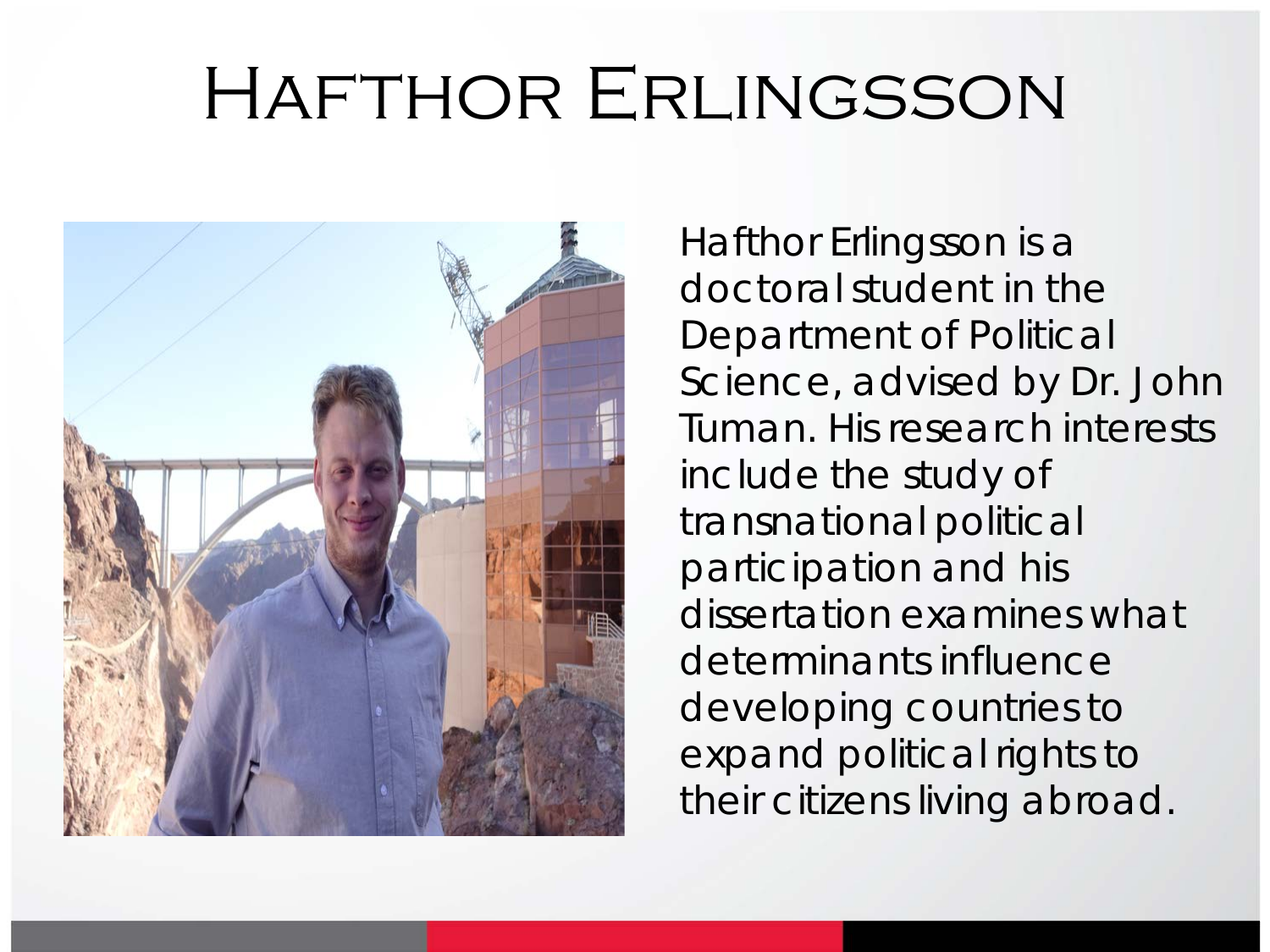### Marina Galante



Marina Galante is a second year doctoral student in the Clinical Psychology Program; she is currently mentored by Dr. Bradley Donohue. Interested in establishing empirically-based treatments for vulnerable populations, Marina will work with a RAMP mentee to build skills related to maintaining a research-based mental health clinic, as well as dissemination of evidence-based treatments.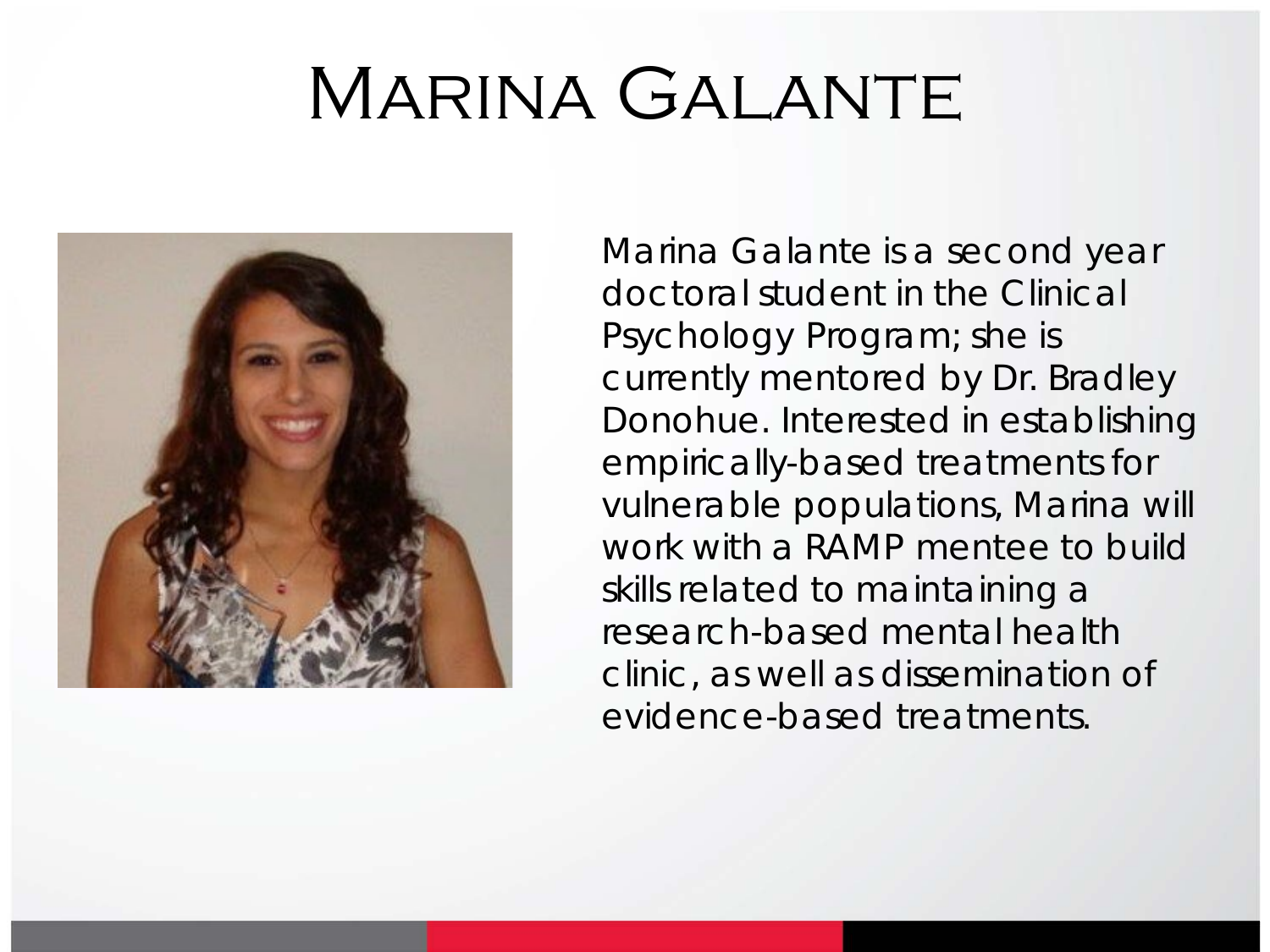### Anthony Jordan



Anthony Jordan is a Ph.D. candidate in the Department of Political Science, supervised by Dr. John Tuman, with an emphasis on diplomacy. His dissertation research examines the role of political party and populism on the likelihood of diplomatic expulsion. He is studying the effects of New Left presidents on the expulsion of U.S. diplomats, ambassadors, and other personnel. This area is often ignored in the literature. As a mentor, he would like to help students who run into similar issues find a way to advance their research and meet this challenge.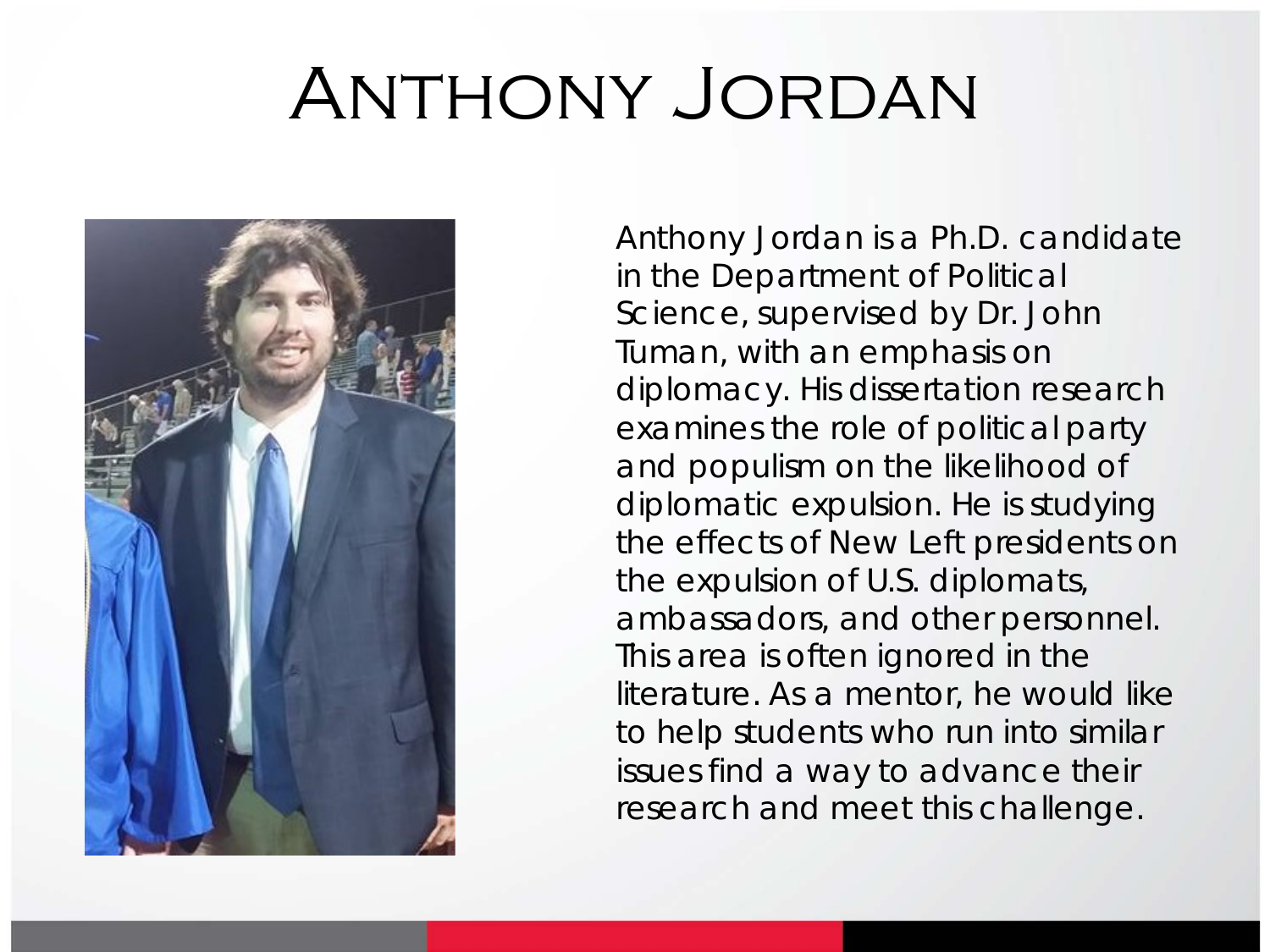### Dale E. Karas



Dale E. Karas is a 3rd-year Mechanical Engineering PhD student, specializing in energyefficient materials science fabrication and testing. His research efforts include optical analyses methods for energy-efficient nanomaterials characterization, computeraided engineering, and advanced materials manufacturing. Prior to joining the Energy & Environmental Materials Laboratory (EEML) in Fall 2015, he obtained his B.S. in Optical Sciences & Engineering and a B.M. in Music Composition from The University of Arizona, where his work experiences involved remote sensing, machine vision, nanophotonic materials fabrication, and illumination engineering/design. He is president of *Etendue: The UNLV Student Optics Chapter*, representing student members of SPIE and OSA.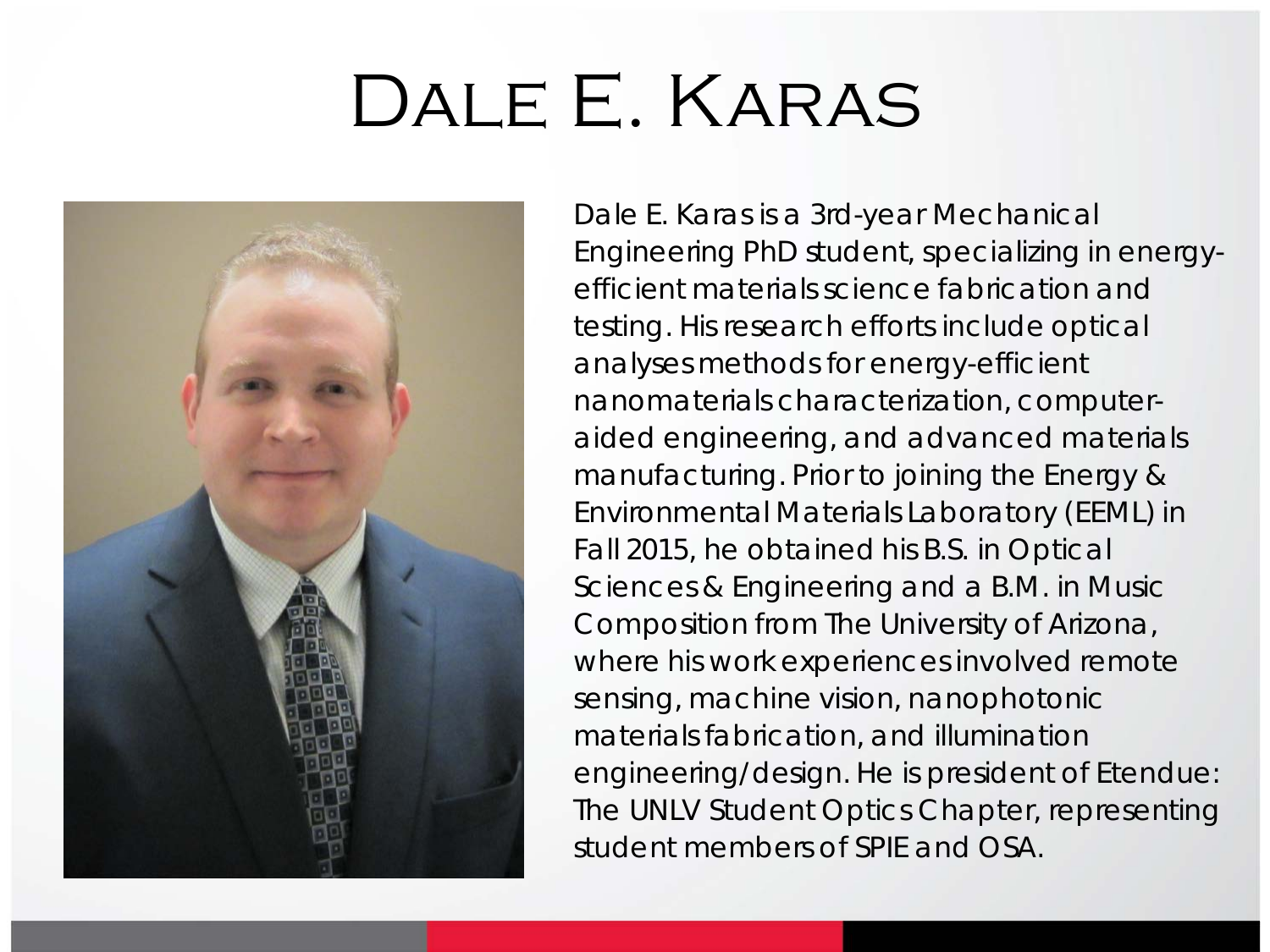### Erdogan kaya



Erdogan Kaya is a PhD student in science education. He is working as a graduate assistant and teaching science methods courses. Prior to beginning the PhD program, he received his MS degree in computer science and engineering and holds a BS degree in chemical engineering. He coached robotics teams and was awarded several grants that promote Science, Technology, Engineering, and Mathematics (STEM). He is also interested in improving STEM education for minorities. He has been volunteering in many education outreach programs including Science Fair and Robotics programs such as First Robotics competitions. Over the past four years, he published several journal papers and presented at national and international conferences. Areas of research interest include engineering and computer science education, STEM, 3D printing and robotics in K-12 education. More information can be found at http://kaya571.wix.com/unlv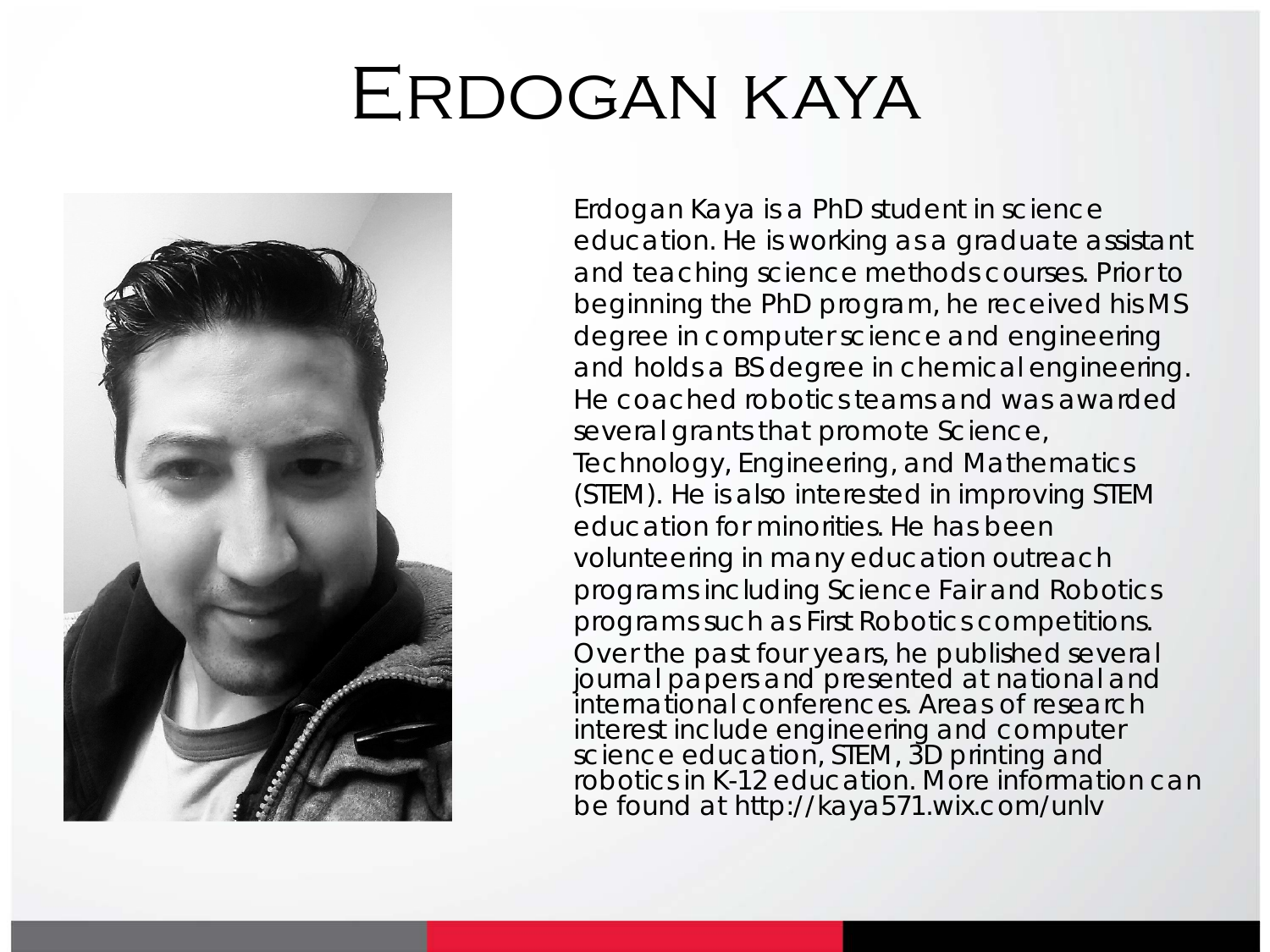## Kevin McVay



Kevin P. McVay is a second-year Master's student in the Department of Educational Psychology & Higher Education at UNLV. He is pursuing an education degree with an emphasis in Student Affairs. He is interested in understanding how college administrators can address the issue of rising student debt and increase student persistence through the implementation of institution-sponsored financial literacy programs. As an academic advisor at UNLV and graduate student mentor, Kevin is excited to participate in the GCMC certificate to learn how he can more effectively serve his students.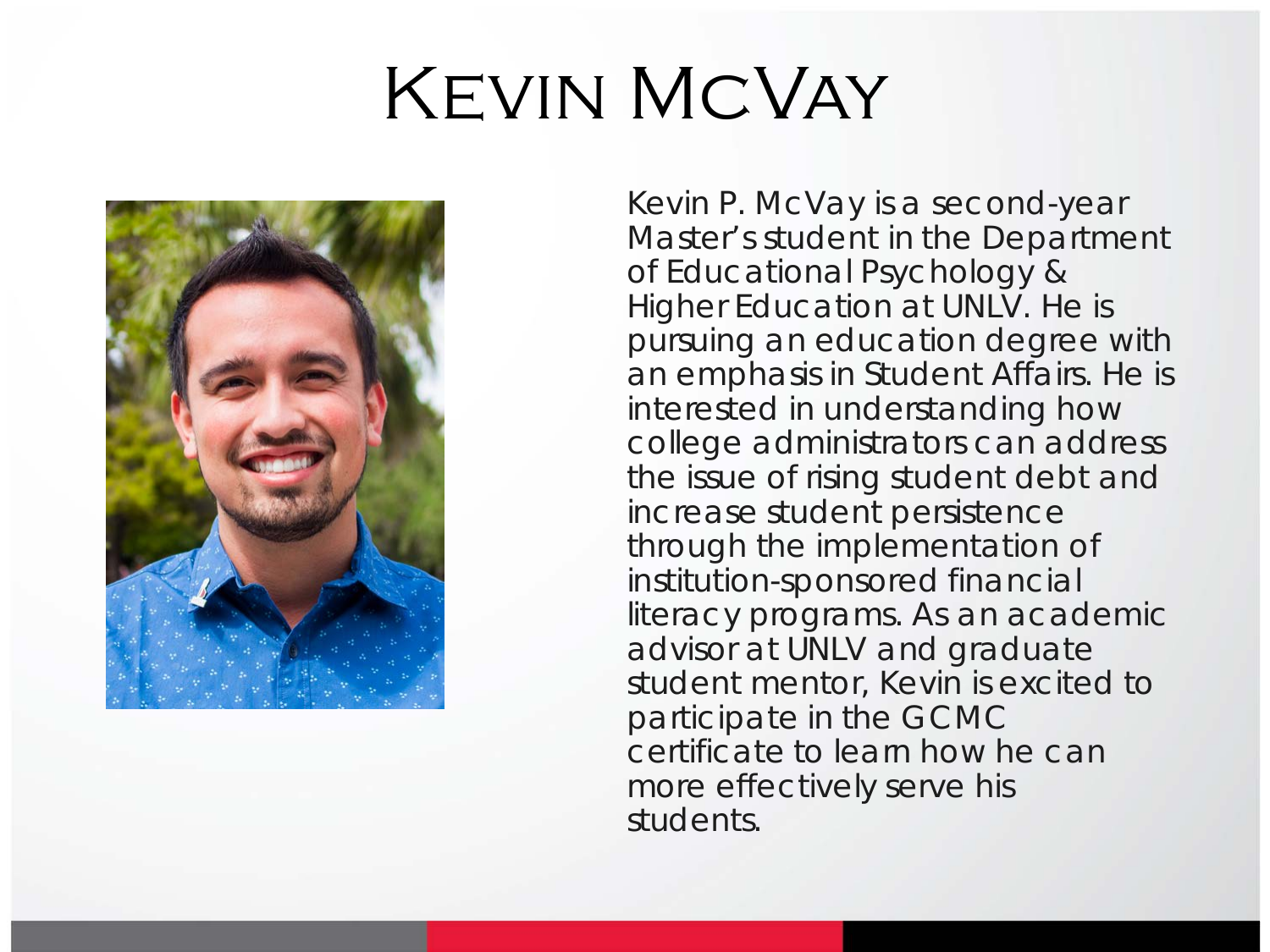#### STEPHANIE MOLINA



Stephanie is pursuing her Ph.D. in Interdisciplinary Health Sciences within the Department of Health Physics, with an emphasis on medical/laser biophysics, under the direction of Dr. Steen Madsen. Her research is investigating the development of a cell-based drug delivery approach for the treatment of cancers by photochemical internalization, a photonic technique. Her goal is that studying the *in vitro* efficacy of drug-carrying delivery vehicles will translate to an effective treatment protocol for diffuse brain tumors.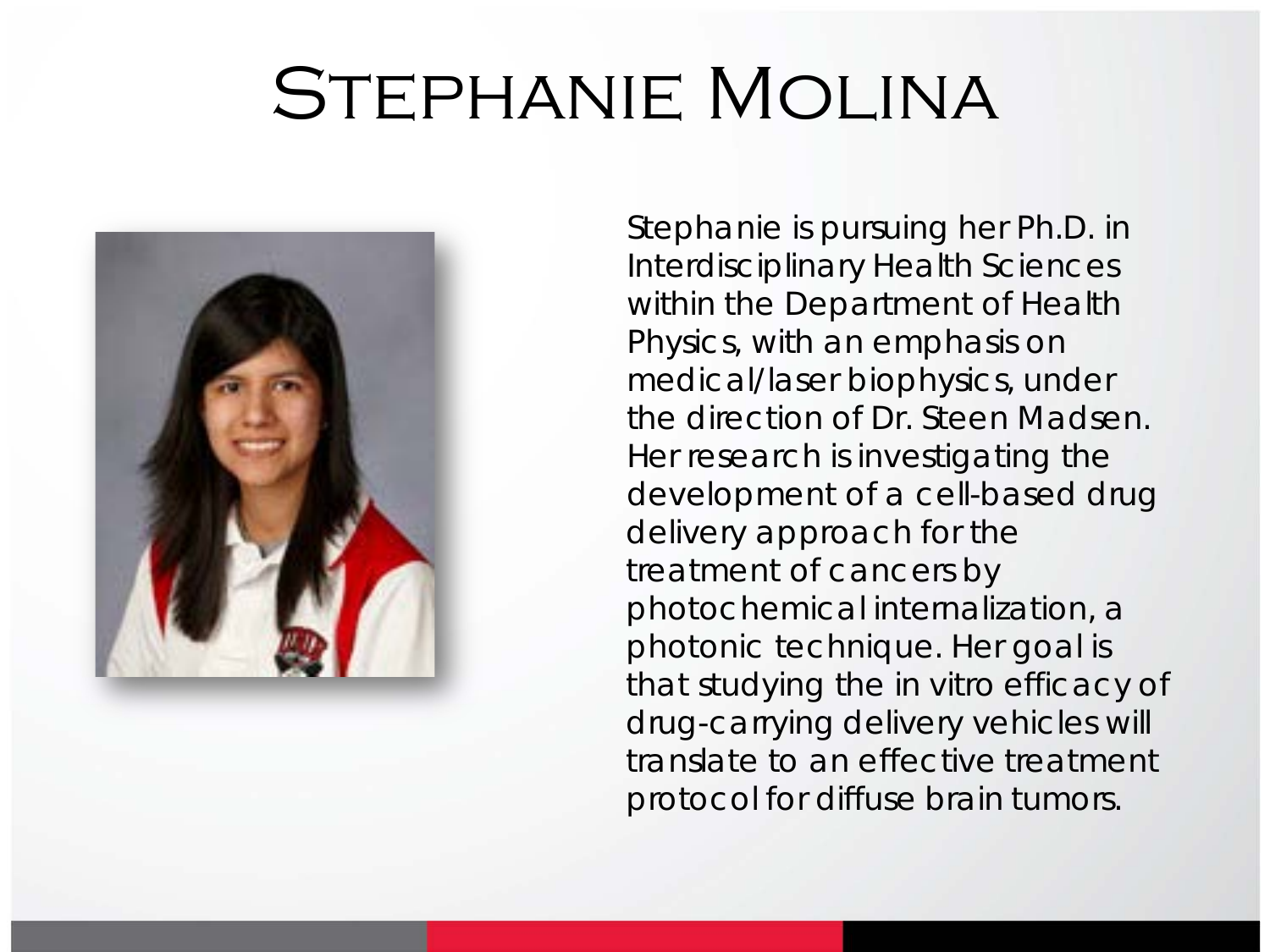#### JESSICA NAVE-BLODGETT



Jessica Nave-Blodgett is a 5<sup>th</sup> year student in the Experimental Psychology Ph.D. Program, working with Dr. Joel Snyder and Dr. Erin Hannon. Jessica's dissertation research will focus on the perception of timing and rhythm information in speech in children, adolescents, and adults. She is working to develop a test that measures listeners' sensitivity to speech rhythm. With this test, we hope to uncover not only the relationships between musical ability and speech and language ability, but also to screen for early signs of specific language impairments and other speech or timing disorders.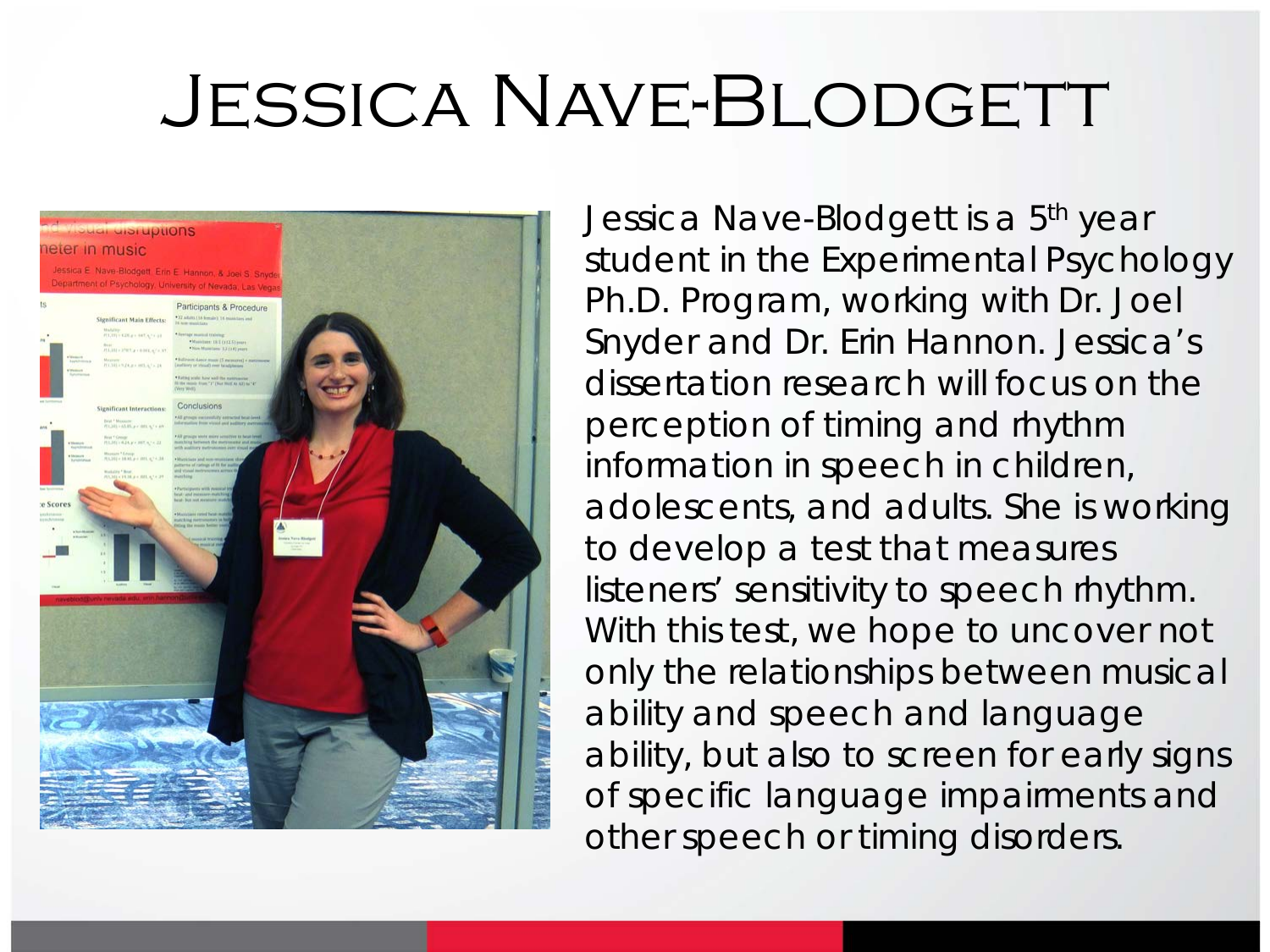### MATTHEW PUSKO



Matthew Pusko is a 2<sup>nd</sup> year mechanical engineering student working towards his PhD under the supervision and leadership of Dr. Jaeyun Moon. His background is a BS and MS in physics from Stephen F Austin State University in Texas with an emphasis in nano-materials and solar energy. He is currently focusing on engineering flexible thermoelectric materials to be used as a wearable energy harvesting devices. Matt enjoys mentoring and teaching greatly, winning first prize at a poster contest with his last mentoree. Much of his time is spent in the laboratory creating new materials and testing their properties. Mentorees will learn these procedures and assist in these processes.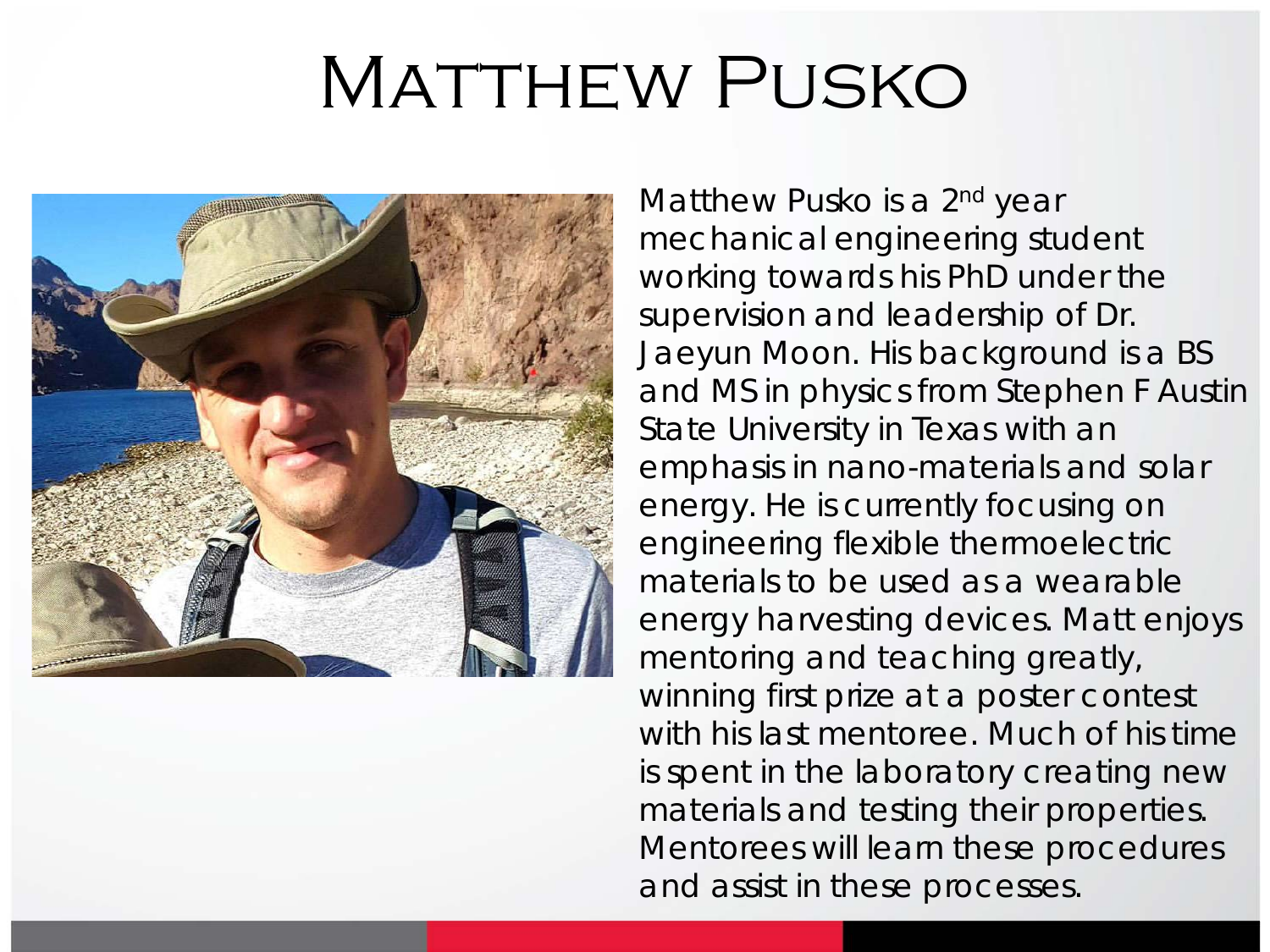### Agnes San Antonio



Agnes San Antonio is a M.Ed. student in the Department of Teaching and Learning, under the tutelage and advisement of Dr. Howard Gordon. Her focal interest is guiding non-traditional and first-generation students in postsecondary institutions. She is eager to learn and utilize mentorship principles and techniques that will emphasize what she has learned thus far, and enable her to transition into an advisory role.